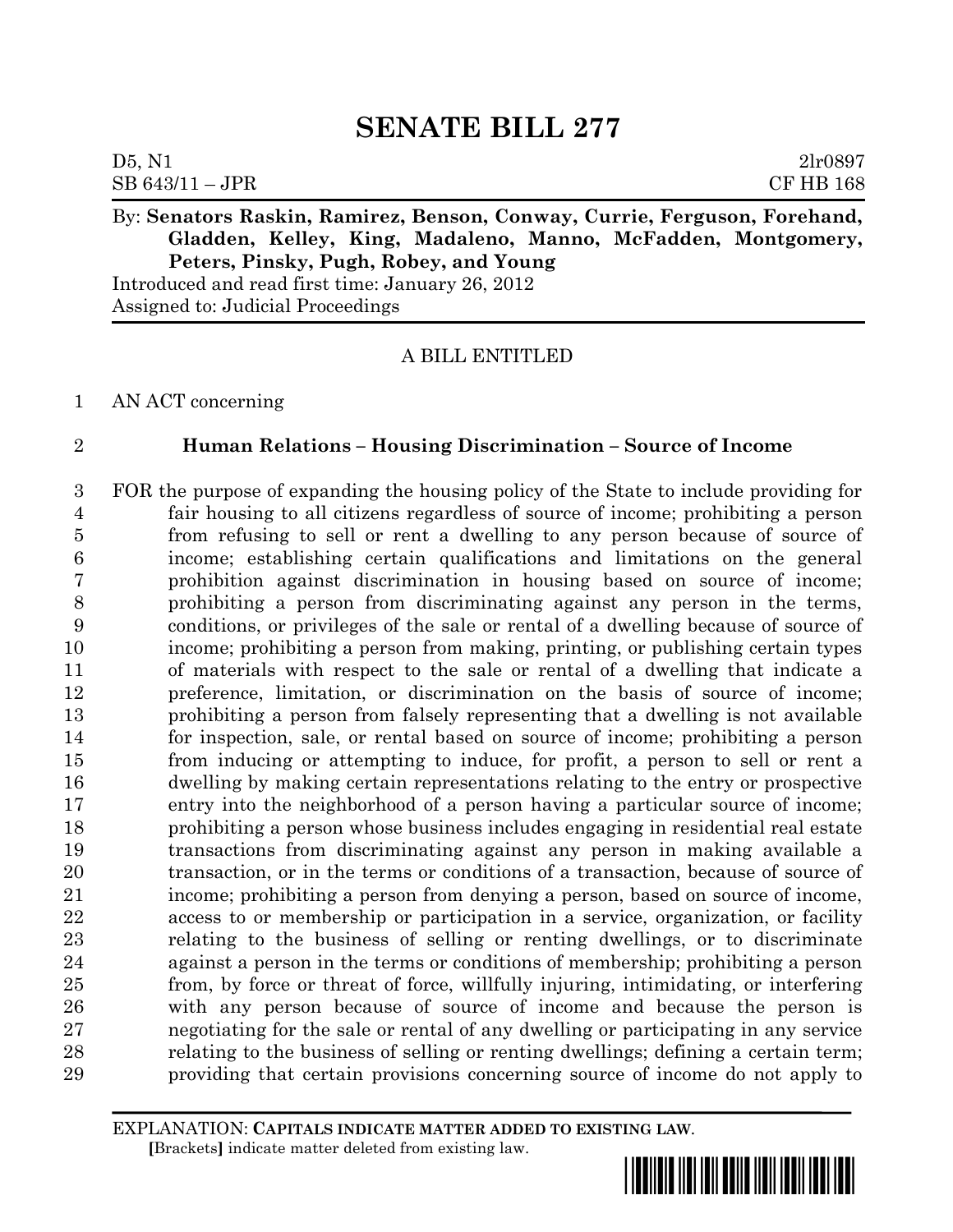certain housing; providing that this Act does not limit the rights or remedies 2 that are otherwise available to a landlord or tenant under any other law; and generally relating to prohibitions against discrimination in housing based on source of income.

- BY repealing and reenacting, with amendments,
- Article State Government
- Section 20–701, 20–702, 20–704, 20–705, 20–707, and 20–1103
- Annotated Code of Maryland
- (2009 Replacement Volume and 2011 Supplement)

### Preamble

 WHEREAS, The General Assembly recognizes that equality, fairness, and opportunity for Maryland residents often require government action and that security, mobility, and economic opportunity are enhanced by the location of a person's home; and

 WHEREAS, Discrimination in housing based on a person's source of income primarily affects persons that the General Assembly has already determined to need legal protection from discrimination such as families with children, people of color, and people with disabilities; and

 WHEREAS, Eleven states, including Connecticut, Maine, Massachusetts, Minnesota, New Jersey, North Dakota, Oklahoma, Oregon, Utah, Vermont, and Wisconsin, the District of Columbia, and over 30 localities across the country have laws prohibiting discrimination based on a person's source of income; and

 WHEREAS, This Act will not prevent private landlords from considering relevant, nondiscriminatory factors in screening rental applicants, including an applicant's ability to comply with lease terms and prior tenancy history; now, therefore,

 SECTION 1. BE IT ENACTED BY THE GENERAL ASSEMBLY OF MARYLAND, That the Laws of Maryland read as follows:

- 
- **Article – State Government**
- 20–701.
- (a) In this subtitle the following words have the meanings indicated.
- (b) (1) "Disability" means:

 (i) a physical or mental impairment that substantially limits one or more of an individual's major life activities;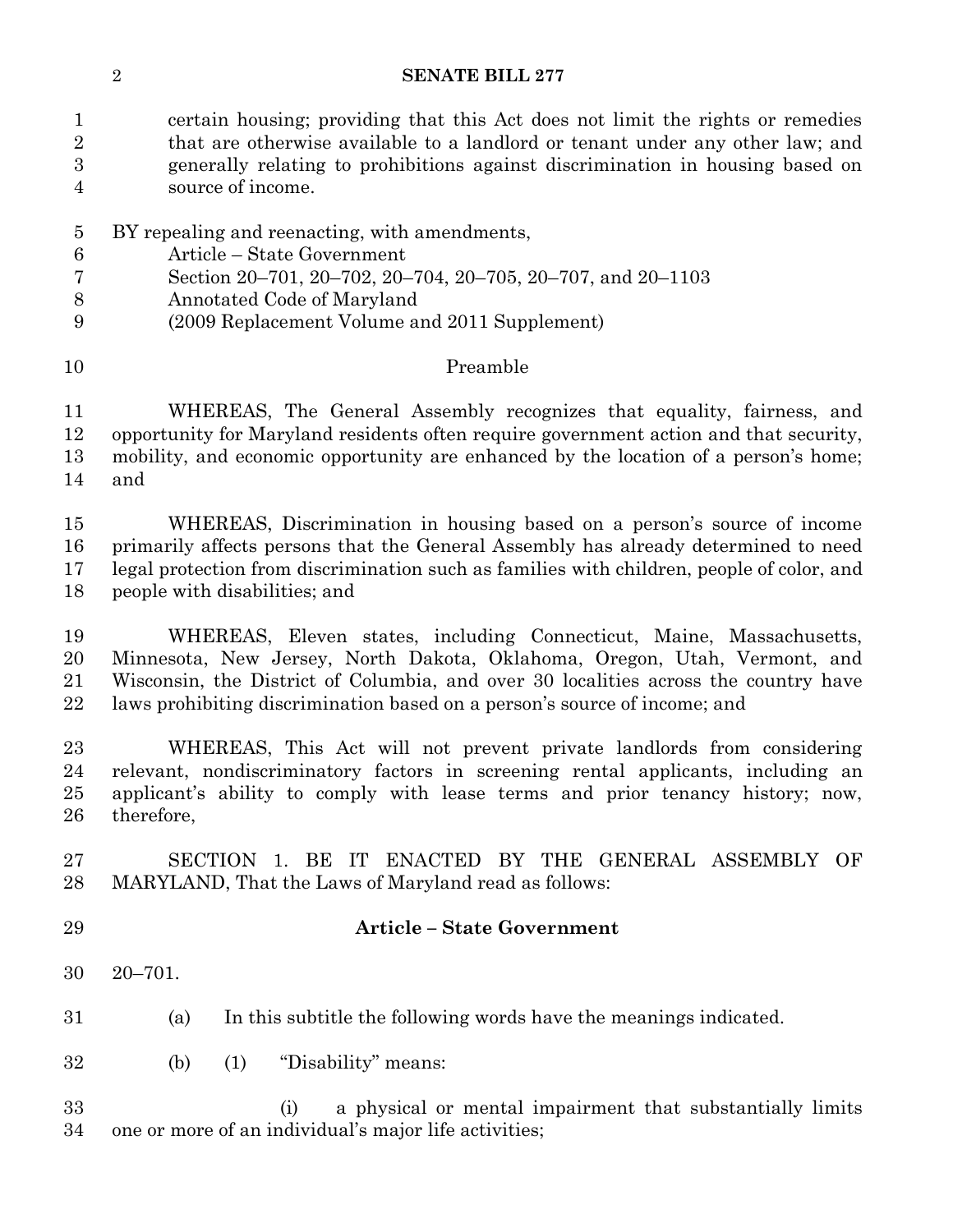#### **SENATE BILL 277** 3

 (ii) a record of having a physical or mental impairment that substantially limits one or more of an individual's major life activities; or (iii) being regarded as having a physical or mental impairment that substantially limits one or more of an individual's major life activities. (2) "Disability" does not include the current illegal use of or addiction to: (i) a controlled dangerous substance, as defined in § 5–101 of the Criminal Law Article; or (ii) a controlled substance, as defined in 21 U.S.C. § 802. (c) "Discriminatory housing practice" means an act that is prohibited under § 20–705, § 20–706, § 20–707, or § 20–708 of this subtitle. (d) "Dwelling" means: (1) any building, structure, or portion of a building or structure that is occupied, or designed or intended for occupancy, as a residence by one or more families; and (2) any vacant land that is offered for sale or lease for the construction or location on the land of any building, structure, or portion of a building or structure described in item (1) of this subsection. (e) (1) "Familial status" means the status of one or more minors who are domiciled with: (i) a parent or other person having legal custody of the minor; or 23 (ii) the designee of a parent or other person having legal custody of the minor with the written permission of the parent or other person. (2) "Familial status" includes the status of being: (i) a pregnant woman; or (ii) an individual who is in the process of securing legal custody of a minor. (f) "Family" includes a single individual. (g) "In the business of selling or renting dwellings" means: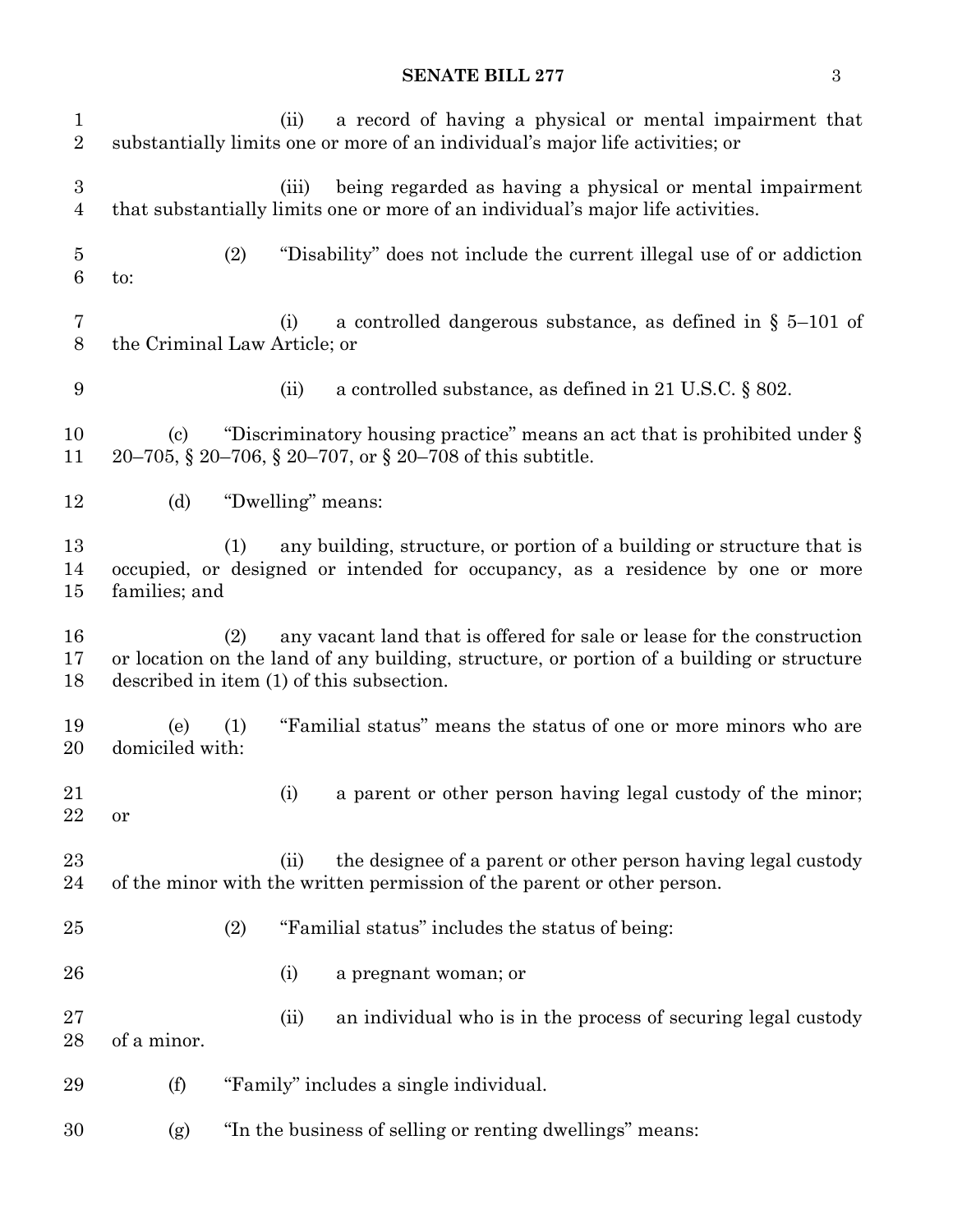(1) within the preceding 12 months, participating as a principal in three or more transactions involving the sale or rental of any dwelling or any interest in a dwelling;

 (2) within the preceding 12 months, participating as an agent, other than in the sale of the individual's own personal residence, in providing sales or rental facilities or services in two or more transactions involving the sale or rental of any dwelling or any interest in a dwelling; or

 (3) being the owner of any dwelling occupied, or designed or intended for occupancy, by five or more families.

 (h) "Marital status" means the state of being single, married, separated, divorced, or widowed.

 (i) "Rent" includes to lease, sublease, let, or otherwise grant for a consideration the right to occupy premises not owned by the occupant.

 **(J) (1) "SOURCE OF INCOME" MEANS ANY LAWFUL SOURCE OF MONEY PAID DIRECTLY OR INDIRECTLY TO, OR ON BEHALF OF, A RENTER OR BUYER OF HOUSING.**

- **(2) "SOURCE OF INCOME" INCLUDES INCOME FROM:**
- 
- **(I) A LAWFUL PROFESSION, OCCUPATION, OR JOB;**

 **(II) ANY GOVERNMENT OR PRIVATE ASSISTANCE, GRANT, LOAN, OR RENTAL ASSISTANCE PROGRAM, INCLUDING LOW–INCOME HOUSING ASSISTANCE CERTIFICATES AND VOUCHERS ISSUED UNDER THE UNITED STATES HOUSING ACT OF 1937;**

 **(III) A GIFT, AN INHERITANCE, A PENSION, AN ANNUITY, ALIMONY, CHILD SUPPORT, OR OTHER CONSIDERATION OR BENEFIT; OR**

 **(IV) THE SALE OR PLEDGE OF PROPERTY OR AN INTEREST IN PROPERTY.**

20–702.

(a) It is the policy of the State:

 (1) to provide for fair housing throughout the State to all, regardless of race, color, religion, sex, familial status, national origin, marital status, sexual orientation, **[**or**]** disability**, OR SOURCE OF INCOME**; and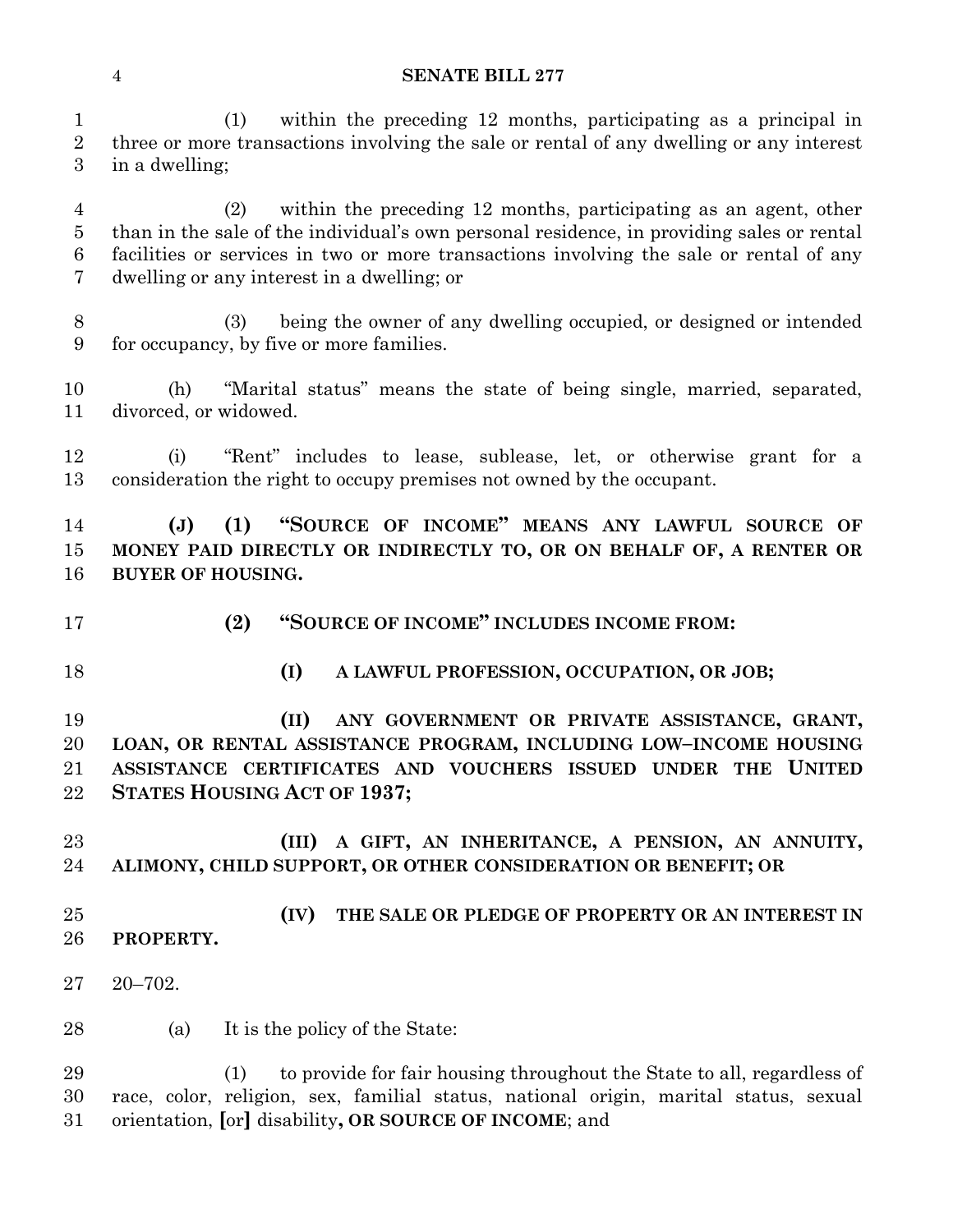# **SENATE BILL 277** 5

| $\mathbf 1$<br>$\overline{2}$<br>3 |                              | (2) |                |    | to that end, to prohibit discriminatory practices with respect to<br>residential housing by any person, in order to protect and insure the peace, health,<br>safety, prosperity, and general welfare of all. |
|------------------------------------|------------------------------|-----|----------------|----|--------------------------------------------------------------------------------------------------------------------------------------------------------------------------------------------------------------|
| 4                                  | (b)                          |     | This subtitle: |    |                                                                                                                                                                                                              |
| $\overline{5}$<br>6                | the people of the State; and | (1) |                |    | is an exercise of the police power of the State for the protection of                                                                                                                                        |
| 7<br>8                             |                              | (2) |                |    | shall be administered and enforced by the Commission and, as<br>provided in this title, enforced by the appropriate State court.                                                                             |
| 9                                  | $20 - 704.$                  |     |                |    |                                                                                                                                                                                                              |
| 10                                 | (a)                          |     |                |    | This subtitle does not apply to:                                                                                                                                                                             |
| 11<br>12                           | or rented without:           | (1) |                |    | the sale or rental of a single-family dwelling, if the dwelling is sold                                                                                                                                      |
| 13                                 |                              |     | (i)            |    | the use of the sales or rental facilities or services of any:                                                                                                                                                |
| 14                                 |                              |     |                | 1. | real estate broker, agent, or salesperson;                                                                                                                                                                   |
| 15                                 |                              |     |                | 2. | agent of any real estate broker, agent, or salesperson;                                                                                                                                                      |
| 16<br>17                           | <b>or</b>                    |     |                | 3. | person in the business of selling or renting dwellings;                                                                                                                                                      |
| 18<br>19                           | dwellings; or                |     |                | 4. | agent of a person in the business of selling or renting                                                                                                                                                      |
| $20\,$<br>21                       |                              |     | (ii)           |    | the publication, posting, or mailing, after notice, of any<br>advertisement or written notice in violation of this subtitle; and                                                                             |
| 22<br>23<br>24                     | INCOME IS RENTAL ASSISTANCE: | (2) |                |    | with respect to discrimination on the basis of sex, sexual<br>orientation, [or] marital status, OR SOURCE OF INCOME, IF THE SOURCE OF                                                                        |
| 25<br>26                           |                              |     | (i)            |    | the rental of rooms in any dwelling, if the owner maintains<br>the dwelling as the owner's principal residence; or                                                                                           |
| 27<br>28<br>29                     | principal residence.         |     | (ii)           |    | the rental of any apartment in a dwelling that contains not<br>more than five rental units, if the owner maintains the dwelling as the owner's                                                               |
| 30<br>31                           | (b)                          |     |                |    | The use of attorneys, escrow agents, abstractors, title companies, and<br>other similar professional assistance as necessary to perfect or transfer the title to a                                           |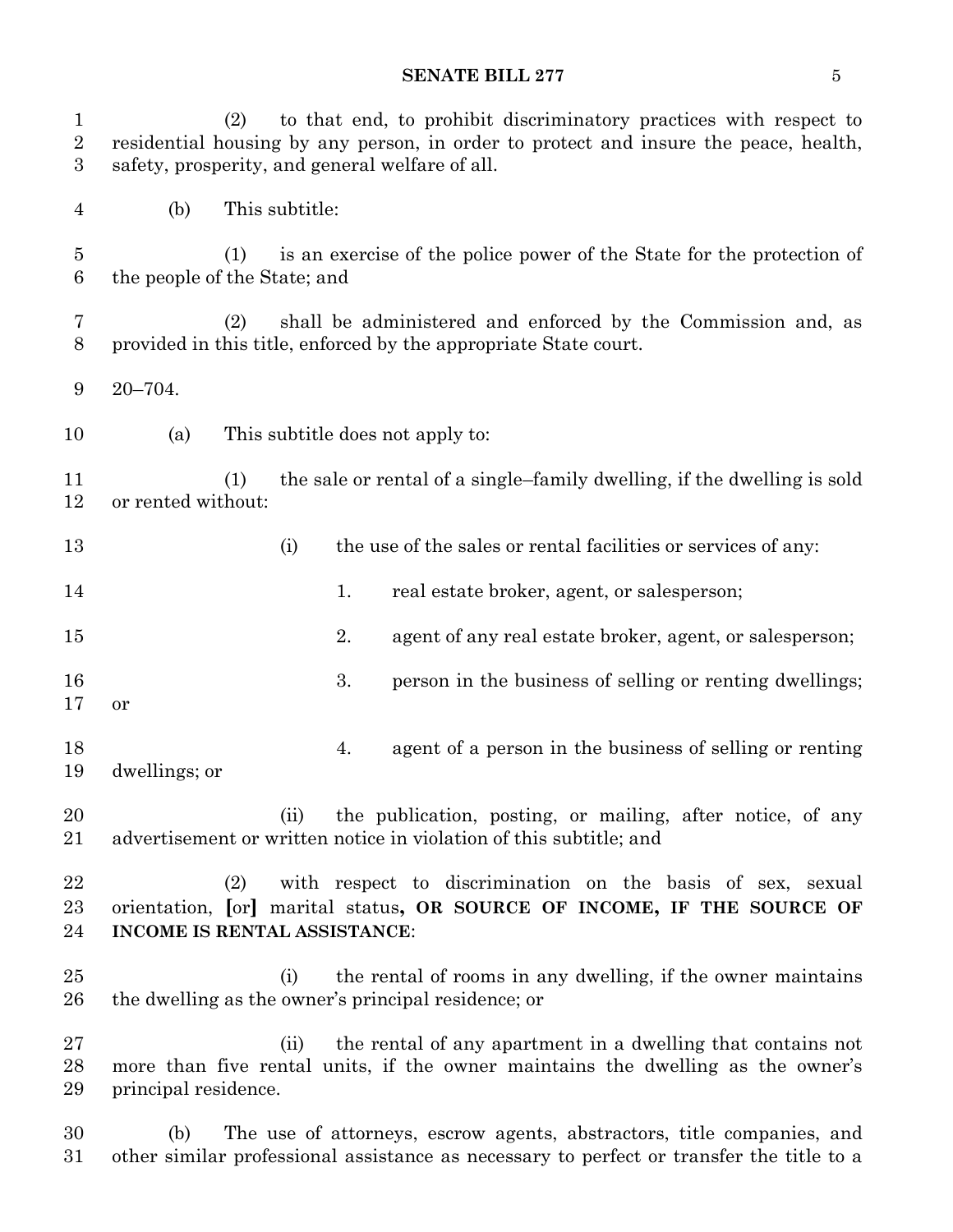single–family dwelling does not subject a person to this subtitle if the person otherwise would be exempted under subsection (a) of this section.

 (c) (1) (i) In this subsection, "housing for older persons" means housing:

 1. provided under any State or federal program that is specifically designed and operated to assist elderly persons, as defined in the State or federal program;

 2. intended for, and solely occupied by, persons who are at least 62 years old;

 3. intended and operated for occupancy by at least one person who is at least 55 years old in each unit; or

12 4. that meets the requirements set forth in regulations adopted by the Secretary of Housing and Urban Development under 42 U.S.C. § 3607(b)(2)(C).

- 
- (ii) "Housing for older persons" includes:
- 1. unoccupied units, if the units are reserved for occupancy by persons who meet the age requirements of subparagraph (i) of this paragraph; or

 2. units occupied as of September 13, 1988 by persons who do not meet the age requirements of subparagraph (i) of this paragraph, if the new occupant of the unit meets the age requirement.

 (2) The provisions in this subtitle concerning familial status do not apply to housing for older persons.

 **(D) (1) IN THIS SUBSECTION, "ASSISTED RENTAL HOUSING DEVELOPMENT" MEANS A DEVELOPMENT CONSISTING OF FOUR OR MORE CONTIGUOUS RENTAL UNITS IN WHICH 20% OR MORE OF THE UNITS ARE REQUIRED TO BE RENTED TO HOUSEHOLDS WITH AN INCOME THAT DOES NOT EXCEED 50% OF THE AREA MEDIAN INCOME UNDER A FEDERAL, STATE, OR LOCAL GOVERNMENT HOUSING ASSISTANCE PROGRAM.**

 **(2) THE PROVISIONS OF THIS SUBTITLE CONCERNING DISCRIMINATION ON THE BASIS OF SOURCE OF INCOME DO NOT APPLY TO THE RENTAL OF A UNIT IN AN ASSISTED RENTAL HOUSING DEVELOPMENT IF THE SOURCE OF INCOME IS RENTAL ASSISTANCE.**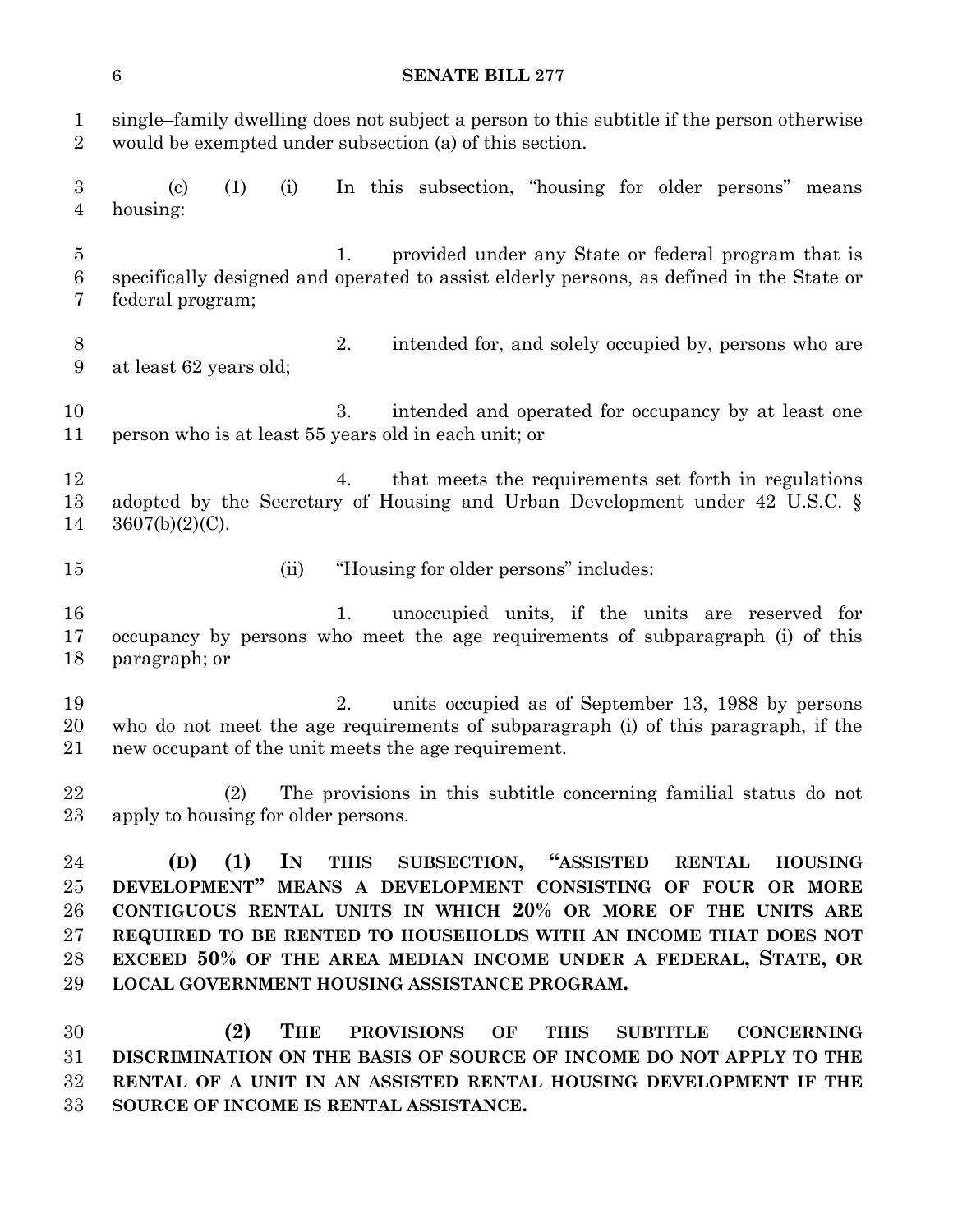**(E) THE PROHIBITIONS IN THIS SUBTITLE AGAINST DISCRIMINATION BASED ON SOURCE OF INCOME DO NOT:**

 **(1) PROHIBIT A PERSON FROM DETERMINING THE ABILITY OF A POTENTIAL BUYER OR RENTER TO PAY A PURCHASE PRICE OR PAY RENT BY VERIFYING, IN A COMMERCIALLY REASONABLE AND NONDISCRIMINATORY MANNER, THE SOURCE AND AMOUNT OF INCOME OF THE POTENTIAL BUYER OR RENTER; OR**

# **(2) PREVENT A PERSON FROM REFUSING TO CONSIDER INCOME DERIVED FROM ANY CRIMINAL ACTIVITY.**

20–705.

Except as provided in §§ 20–703 and 20–704 of this subtitle, a person may not:

 (1) refuse to sell or rent after the making of a bona fide offer, refuse to negotiate for the sale or rental of, or otherwise make unavailable or deny, a dwelling to any person because of race, color, religion, sex, disability, marital status, familial status, sexual orientation, **[**or**]** national origin**, OR SOURCE OF INCOME**;

 (2) discriminate against any person in the terms, conditions, or privileges of the sale or rental of a dwelling, or in the provision of services or facilities in connection with the sale or rental of a dwelling, because of race, color, religion, sex, disability, marital status, familial status, sexual orientation, **[**or**]** national origin**, OR SOURCE OF INCOME**;

 (3) make, print, or publish, or cause to be made, printed, or published, any notice, statement, or advertisement with respect to the sale or rental of a dwelling that indicates any preference, limitation, or discrimination based on race, color, religion, sex, disability, marital status, familial status, sexual orientation, **[**or**]** national origin, **OR SOURCE OF INCOME,** or an intention to make any preference, limitation, or discrimination;

 (4) represent to any person, because of race, color, religion, sex, disability, marital status, familial status, sexual orientation, **[**or**]** national origin, **OR SOURCE OF INCOME,** that any dwelling is not available for inspection, sale, or rental when the dwelling is available; or

 (5) for profit, induce or attempt to induce any person to sell or rent any dwelling by representations regarding the entry or prospective entry into the neighborhood of a person of a particular race, color, religion, sex, disability, marital status, familial status, sexual orientation, **[**or**]** national origin**, OR SOURCE OF INCOME**.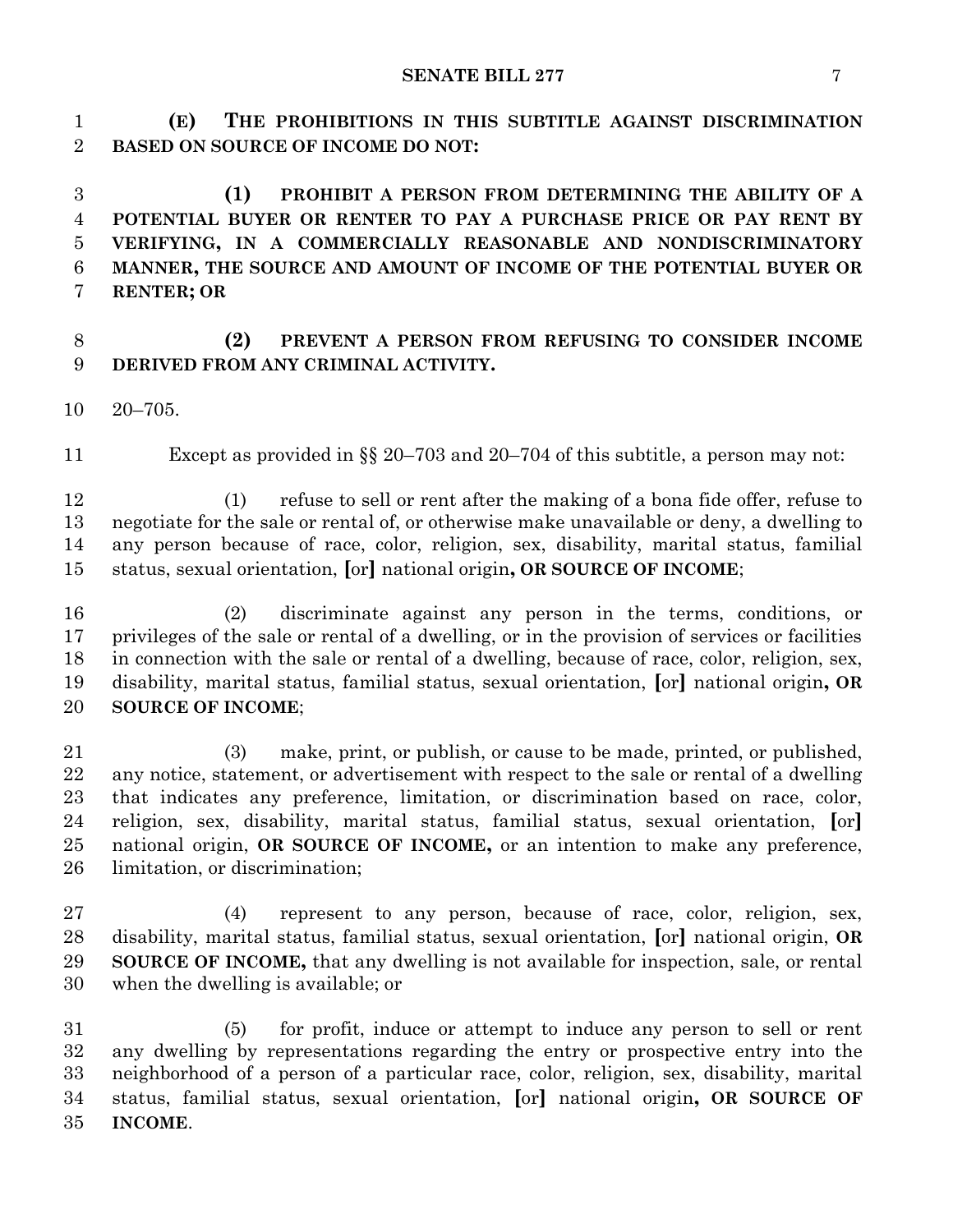|                                    | $8\,$<br><b>SENATE BILL 277</b>              |                                                                                                                                                                                                                                                                                                                                                                                            |  |  |  |
|------------------------------------|----------------------------------------------|--------------------------------------------------------------------------------------------------------------------------------------------------------------------------------------------------------------------------------------------------------------------------------------------------------------------------------------------------------------------------------------------|--|--|--|
| $\mathbf{1}$                       | $20 - 707$ .                                 |                                                                                                                                                                                                                                                                                                                                                                                            |  |  |  |
| $\overline{2}$                     | (a)                                          | In this section, "residential real estate-related transaction" means:                                                                                                                                                                                                                                                                                                                      |  |  |  |
| $\boldsymbol{3}$<br>$\overline{4}$ | assistance:                                  | (1)<br>the making or purchasing of loans or providing other financial                                                                                                                                                                                                                                                                                                                      |  |  |  |
| $\overline{5}$<br>6                |                                              | for purchasing, constructing, improving,<br>(i)<br>repairing,<br>or<br>maintaining a dwelling; or                                                                                                                                                                                                                                                                                          |  |  |  |
| $\overline{7}$                     |                                              | (ii)<br>secured by residential real estate; or                                                                                                                                                                                                                                                                                                                                             |  |  |  |
| 8                                  |                                              | (2)<br>the selling, brokering, or appraising of residential real property.                                                                                                                                                                                                                                                                                                                 |  |  |  |
| 9<br>10<br>11<br>12<br>13          | (b)                                          | A person whose business includes engaging in residential real<br>(1)<br>estate–related transactions may not discriminate against any person in making<br>available a transaction, or in the terms or conditions of a transaction, because of race,<br>color, religion, sex, disability, marital status, familial status, sexual orientation, [or]<br>national origin, OR SOURCE OF INCOME. |  |  |  |
| 14<br>15<br>16<br>17               |                                              | Paragraph (1) of this subsection does not prohibit a person engaged<br>(2)<br>in the business of furnishing appraisals of real property from taking into consideration<br>factors other than race, color, religion, sex, disability, marital status, familial status,<br>sexual orientation, [or] national origin, OR SOURCE OF INCOME.                                                    |  |  |  |
| 18<br>19<br>20                     | $\left( \mathrm{c}\right)$<br><b>INCOME:</b> | A person may not, because of race, color, religion, sex, disability, marital<br>status, familial status, sexual orientation, [or] national origin, OR SOURCE OF                                                                                                                                                                                                                            |  |  |  |
| 21<br>22<br>23                     |                                              | deny a person access to, or membership or participation in, a<br>(1)<br>multiple-listing service, real estate brokers' organization, or other service,<br>organization, or facility relating to the business of selling or renting dwellings; or                                                                                                                                           |  |  |  |
| 24<br>25                           |                                              | discriminate against a person in the terms or conditions of<br>(2)<br>membership or participation.                                                                                                                                                                                                                                                                                         |  |  |  |
| 26                                 | $20 - 1103.$                                 |                                                                                                                                                                                                                                                                                                                                                                                            |  |  |  |
| 27<br>28<br>29                     | (a)<br>this title.                           | In this section, "disability", "dwelling", "familial status", "marital status",<br>[and] "rent", AND "SOURCE OF INCOME" have the meanings stated in $\S 20-701$ of                                                                                                                                                                                                                         |  |  |  |
| 30<br>31<br>32                     | (b)                                          | Whether or not acting under color of law, a person may not, by force or<br>threat of force, willfully injure, intimidate, interfere with, or attempt to injure,<br>intimidate, or interfere with:                                                                                                                                                                                          |  |  |  |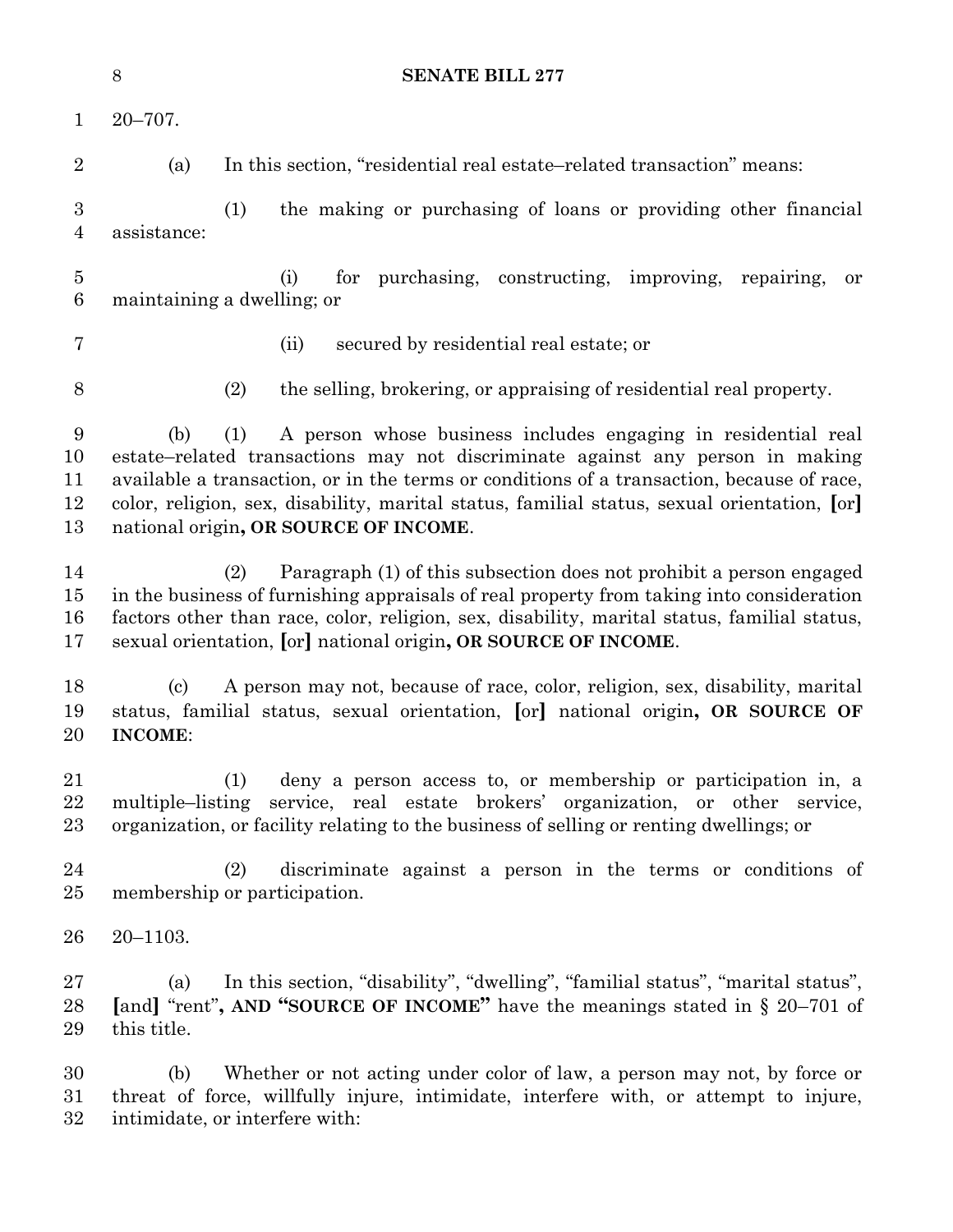**SENATE BILL 277** 9

 (1) any person because of race, color, religion, sex, disability, marital status, familial status, sexual orientation, **[**or**]** national origin**, OR SOURCE OF INCOME** and because the person is or has been: (i) selling, purchasing, renting, financing, occupying, or contracting or negotiating for the sale, purchase, rental, financing, or occupation of any dwelling; or (ii) applying for or participating in any service, organization, or facility relating to the business of selling or renting dwellings; (2) any person because the person is or has been, or in order to intimidate the person or any other person or any class of persons from: (i) participating, without discrimination on account of race, color, religion, sex, disability, marital status, familial status, sexual orientation, **[**or**]** national origin, **OR SOURCE OF INCOME,** in any of the activities, services, organizations, or facilities described in item (1) of this subsection; or (ii) affording another person or class of persons the opportunity or protection to participate in any of the activities, services, organizations, or facilities described in item (1) of this subsection; or (3) any person because the person is or has been, or in order to discourage the person or any other person from: (i) lawfully aiding or encouraging other persons to participate, without discrimination on account of race, color, religion, sex, disability, marital status, familial status, sexual orientation, **[**or**]** national origin, **OR SOURCE OF INCOME,** in any of the activities, services, organizations, or facilities described in item (1) of this subsection; or (ii) participating lawfully in speech or peaceful assembly opposing any denial of the opportunity to participate in any of the activities, services, organizations, or facilities described in item (1) of this subsection. (c) A person who violates this section is guilty of a misdemeanor and on conviction is subject to: (1) imprisonment not exceeding 1 year or a fine not exceeding \$1,000 or both; (2) if the violation results in bodily injury, imprisonment not exceeding 10 years or a fine not exceeding \$10,000 or both; or (3) if the violation results in death, imprisonment not exceeding life.